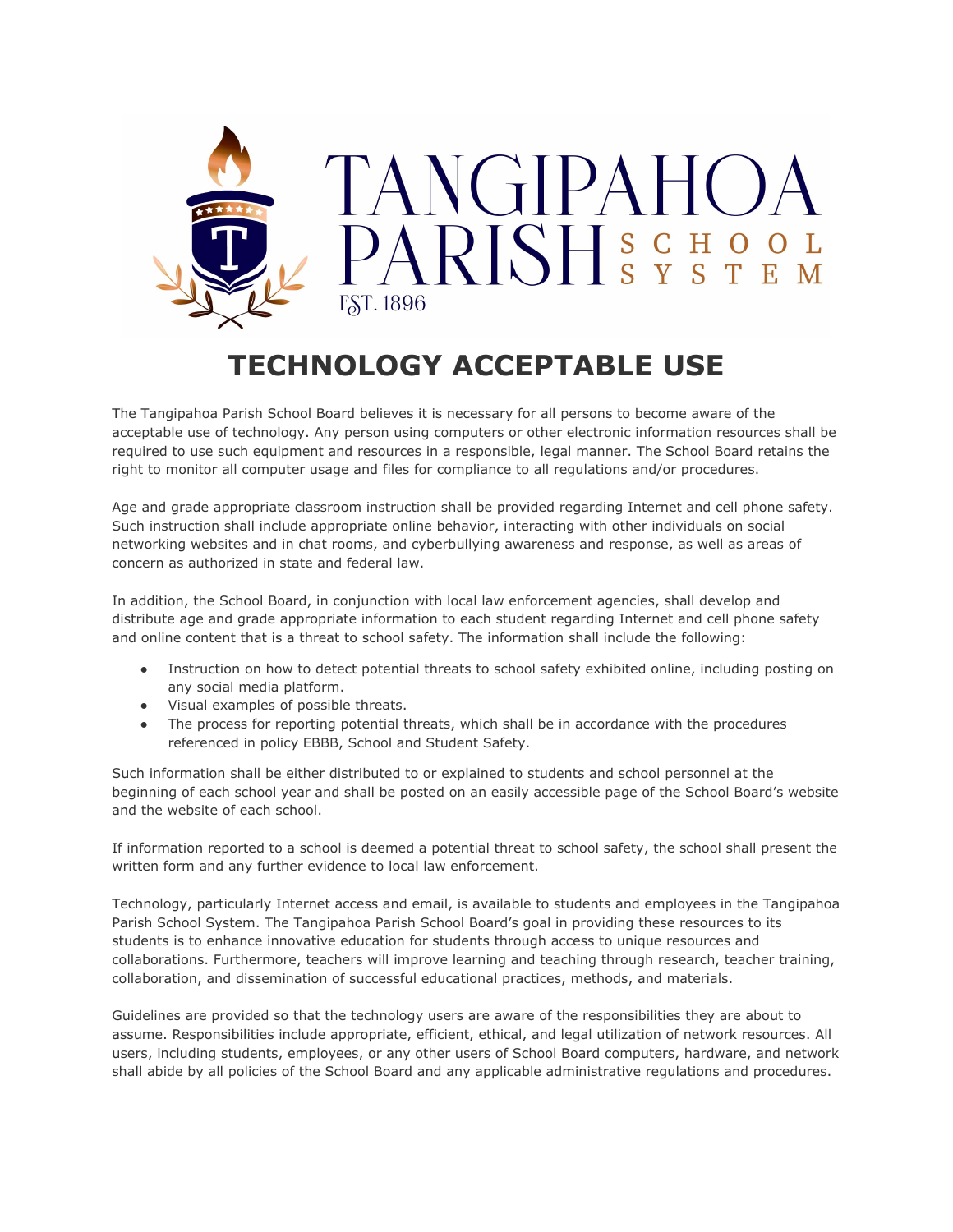All users shall sign the Technology Contract on a yearly basis. The signature shall be binding and indicates that he/she has read the terms and conditions carefully, understands their significance, and shall adhere to their provisions. These should be kept on file at each school or office.

## **TERMS AND CONDITIONS**

- 1. **Acceptable Use** Technology resources in the Tangipahoa Parish School System (TPSS) shall ONLY be used to support teaching and learning.
- 2. **Privileges** The use of technology is a privilege, not a right, and therefore inappropriate use may result in the cancellation of those privileges by the administrator in each school, the Tangipahoa Parish School System Director of Technology or the Superintendent or his/her designee.
- 3. **Acquisition of Technology** ALL hardware and software purchases and installations shall be pre-approved by the Technology Department.
	- A. All technology hardware and software resources purchased by TPSS are the property of the Tangipahoa Parish School Board and are loaned to students and faculty for their use.
- 4. **Appropriate Network Usage** Users are expected to abide by the Tangipahoa Parish School System rules of network etiquette and Digital Citizenship as put forth by the TPSS Digital Citizenship curriculum. These include, but are not limited to the following:
	- A. Be polite; do not send abusive, threatening, bullying, intimidating and/or harassing messages to others.
	- B. Use appropriate language.
	- C. Hardware or software shall not be destroyed, modified, or abused in any way.
	- D. Do not use the network in a way that would disrupt the use of the network by other users (e.g. downloading huge files during prime time, sending mass E-mail messages, installation of unapproved software, or annoying other users using chat, talk, or write functions). The network should be used only for research, information gathering, and academic practice directly related to school assignments and extracurricular projects supervised by school faculty.
	- E. The network is NOT designed to be used as a radio or television for the classroom. Any such use should be DIRECTLY related to instruction. All streaming media not directly related to instruction is prohibited.
	- F. Malicious use of the network to develop programs that harass other users or infiltrate a computer, computing system, or network is prohibited. Use of the network to damage the software components of a computer or computing system is prohibited.
	- G. Using the network for commercial purposes, gambling, financial gain, fraud, illegal acts, or threatening the safety of a person is prohibited.
	- H. Use of the network to access or process pornographic materials, inappropriate text files, and files dangerous to any individual or group is prohibited.
	- I. Network use for product advertisement, political lobbying, or illegal activities is strictly prohibited.
	- J. The posting or transmission of images or information in any format related to the school, staff, or students that are defamatory, abusive, pornographic, or which could be construed as threatening or impugning the character of another person is prohibited.
- 5. **Security** Security on any computer system is a high priority, especially when the system involves many users. If a user can identify a security problem on the Internet or WAN, he/she must notify the school administrator who will notify the TPSS Technology Department. Do not demonstrate the problem to other users. Any user identified as a security risk or having a history of problems with other computer users may be denied access to technology resources.
	- A. Do not discuss or reveal personal addresses, phone numbers or any other personal identifiable information of students or colleagues.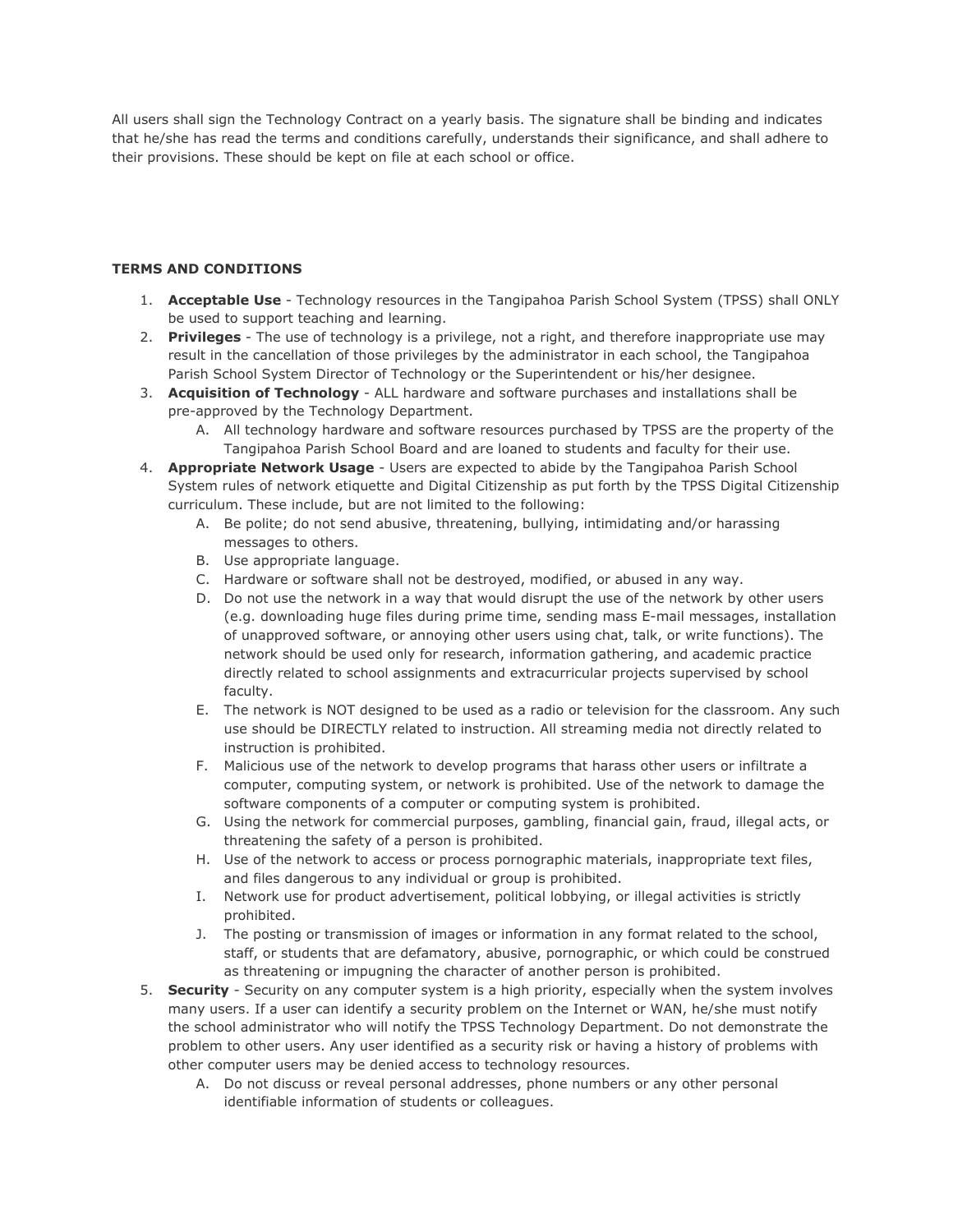- B. Gaining unauthorized access to resources or entities is prohibited. Users should access only those files that belong to them or which they have been granted permission to use by faculty or coworkers.
- C. Files stored on district computers and servers should be limited to those relating to formal school courses or activities.
- D. Sharing logins and using the account or password of another user is prohibited. Distribution of passwords by other than designated staff is forbidden.
- E. Users shall log off or lock their personal accounts when they step away from the computer for more than a few moments to prevent unauthorized access.
- F. Bypassing Filters or Security Systems Attempts to remove, modify, or bypass software, hardware, and configurations installed to prevent Internet or other access to pornographic material, other objectionable materials, or prohibited resources is forbidden. Such violations shall result in cancellation of computer use privileges and mandatory suspension from school.
- 6. **E-mail** Electronic Mail (e-mail) is not guaranteed to be private. The TPSS Superintendent and Technology Department personnel who operate the system have access to all mail. Messages relating to or in support of illegal activities must be reported to authorities.
	- A. TPSS provides email accounts for its employees and students and does not warrant access to other email services or messaging services. Tangischools e-mail accounts are to be used for professional correspondence.
	- B. Web mail is not permitted on any computers located in classrooms or used by students except for TPSS provided student accounts.
	- C. E-mail signatures shall ONLY include the following: Name and Position; School or Office; Physical Address; Voice and Fax numbers; Email address and/or website address; School Mission Statement;
	- D. Users shall not post or forward e-mail chain letters" or send annoying or unnecessary messages to others.
	- E. Users shall not use district e-mail to mass email and "spam" any users (internal and external) with unauthorized communications or solicitations.
	- F. E-mail, chat, and instant messaging of any form should be used for legitimate and responsible communication only. Use of these technologies for commercial purposes, financial gain, fraud, illegal acts, or threatening the safety of a person is prohibited.
	- G. Hate mail, including statements that bully, threaten, intimidate and harass, discriminatory remarks, cursing, and other anti-social behaviors are prohibited on the network.

# 7. **Use of Electronic Devices**

- A. The use of all recording devices of any kind, including but not limited to all kinds of cameras, video recorders, audio recorders, etc. except for instructional purposes or TPSS official business is strictly prohibited.
- B. Student use of the Internet, cameras, cell phones, "IPODS" and/or any other electronic systems, on or off campus, that subsequently causes substantial disruption to the educational environment, interferes with the rights of others, or can be considered a threat, will result in the student receiving discipline in accordance with the parish's Student Code of Conduct.

## 8. **Violating Copyright Laws**

- A. The illegal installation, downloading, copying or sharing of copyrighted software for use on district computers is prohibited.
- B. Transmission of any materials in violations of any U.S. or state regulation is prohibited. This includes, but is not limited to, copyrighted software, music, videos, and other materials protected by trade institutions.
- 9. **Vandalism** Vandalism shall result in cancellation of privileges and/or other disciplinary actions. Vandalism related to technology is defined as any malicious attempt to harm or destroy the equipment or data of another user, LAN, WAN, or other networks that are connected to the TPSS network. This includes, but is not limited to, the uploading or creation of computer viruses. The